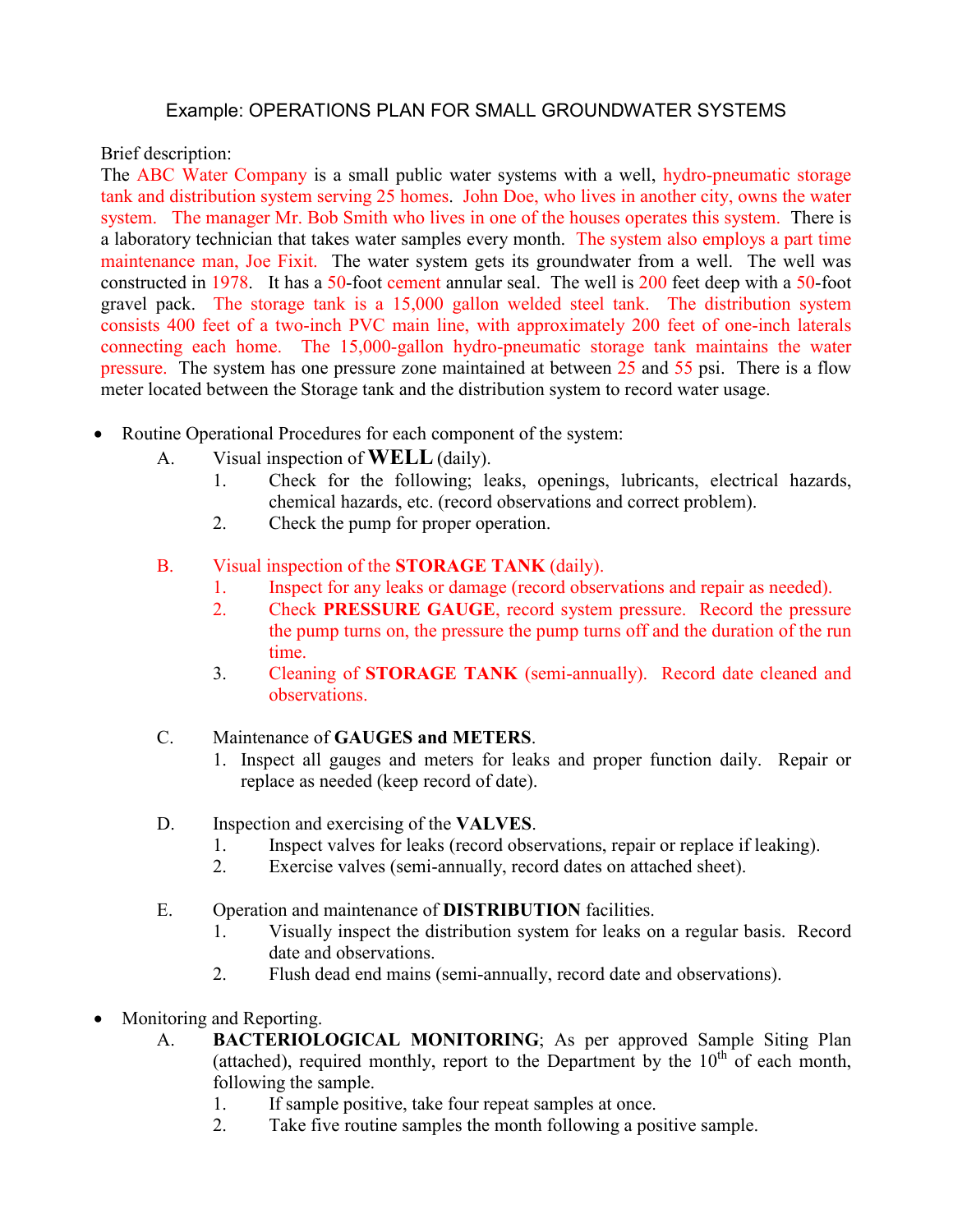- 3. Keep bacteriological results for five years.
- 4. Keep any corrective action for sampling for three years.
- B. **CHEMICAL MONITORING**; as required by the Department, forward results to the Department.
	- 1. Keep chemical results for ten years.
	- 2. Keep variance and exemptions for five years.
- Response to violations.
	- A. **PUBLIC NOTIFICATION** of violation required.
		- 1. Notification shall be given as per "Emergency public notification" method on record with the Department (attached), or in a manner directed by the Department.
		- 2. State problem and what has been done to correct it.
		- 3. Send a copy of the notification to the Department.
- Consumer complaint response procedures.
	- A. **CONSUMER COMPLAINT** procedures.
		- 1. Record in complaint log (name, address and nature of the problem).
		- 2. Investigate the complaint.
		- 3. Verify or dismiss the complaint.
		- 4. Record the steps taken to address or correct the problem.
		- 5. Notify complainant of action taken.
		- 6. Keep complaint records with corrective action for five years.
- Emergency Operational Practices. (*See Emergency/Disaster Plan for complete description).* 
	- A. List of **equipment on hand** for emergency repairs.
		- 1. Miscellaneous wrenches.<br>2. Leak clamps.
		- Leak clamps.
	- B. List of sources of needed **equipment, not on hand**.

| <b>Name</b> | <b>Address</b> | Phone # | Equipment         | Rental/<br>Contract |
|-------------|----------------|---------|-------------------|---------------------|
|             |                |         | Steel Tank Welder |                     |
|             |                |         | Electrical repair |                     |
|             |                |         | Digging equipment |                     |
|             |                |         | Generator         |                     |
|             |                |         | Chemicals         |                     |

C. List of distributors or suppliers of **replacement parts** for the system.

| <b>Name</b> | Address | Phone # | Equipment                      |
|-------------|---------|---------|--------------------------------|
|             |         |         | PVC pipe, valves, and fittings |
|             |         |         | tank<br>pumps, pressure<br>and |
|             |         |         | gauges                         |